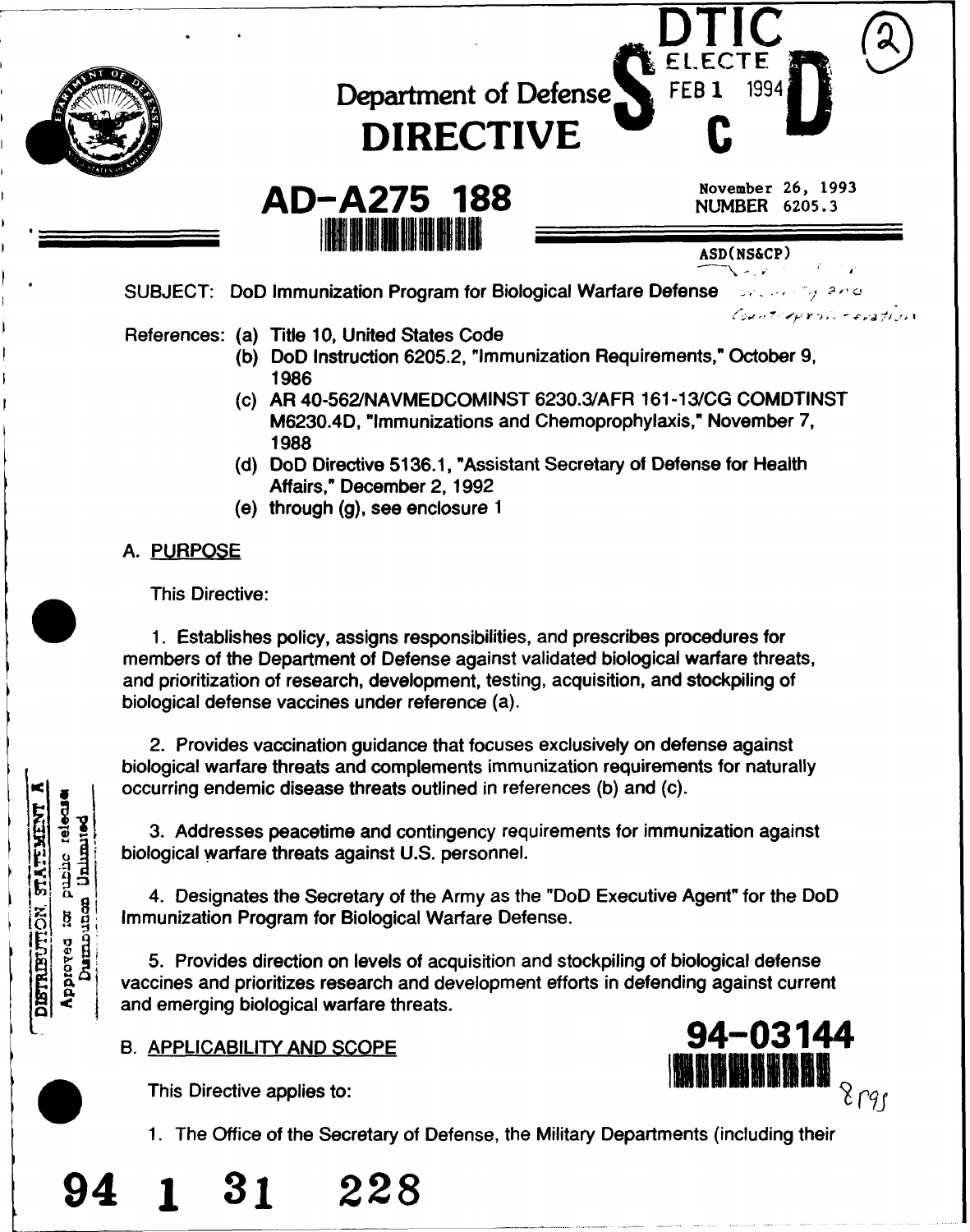National Guards), the Chairman of the Joint Chiefs of Staff, the Unified Commands, and the Defense Agencies (hereafter referred to collectively as "the DoD Components"). The term "Military Services," as used herein, refers to the Army, the Navy, the Air Force, and the Marine Corps.

2. Essential DoD civilian personnel, and personnel of other Federal Departments, when assigned as part of the U.S. Armed Forces.

## C. DEFINITIONS

Terms used in this Directive are defined in enclosure 2.

#### D. POLICY

It is DoD policy that:

1. For immunization, the following personnel, subject to special exceptions approved by the Chairman of the Joint Chiefs of Staff, should be immunized against validated biological warfare threat agents, for which suitable vaccines are available, in sufficient time to develop immunity before deployment to high-threat areas:

a. Personnel assigned to high-threat areas.

b. Personnel predesignated for immediate contingency deployment (crisis response).

c. Personnel identified and scheduled for deployment on an imminent or ongoing contingency operation to a high-threat area.

2. For vaccine research, development, testing, evaluation, acquisition, and stockpiling, efforts for the improvement of existing vaccines and the development of new vaccines against all validated biological warfare threat agents shall be integrated and prioritized. The Department of Defense shall develop a capability to acquire and stockpile adequate quantities of vaccines to protect the programed force against all validated biological warfare threats.

## E. RESPONSIBILITIES

1. The Under Secretary of Defense for Acquisition and Technology shall ensure the coordination and integration of the DoD Immunization Program for Biological Warfare Defense with all acquisition-related elements of the DoD Biological Defense Program.

2. The Under Secretary of Defense for Policy shall review all facets of the DoD Immunization Program for Biological Warfare Defense to ensure that it is consistent with DoD policy and is adequately integrated into overall DoD biological defense policies.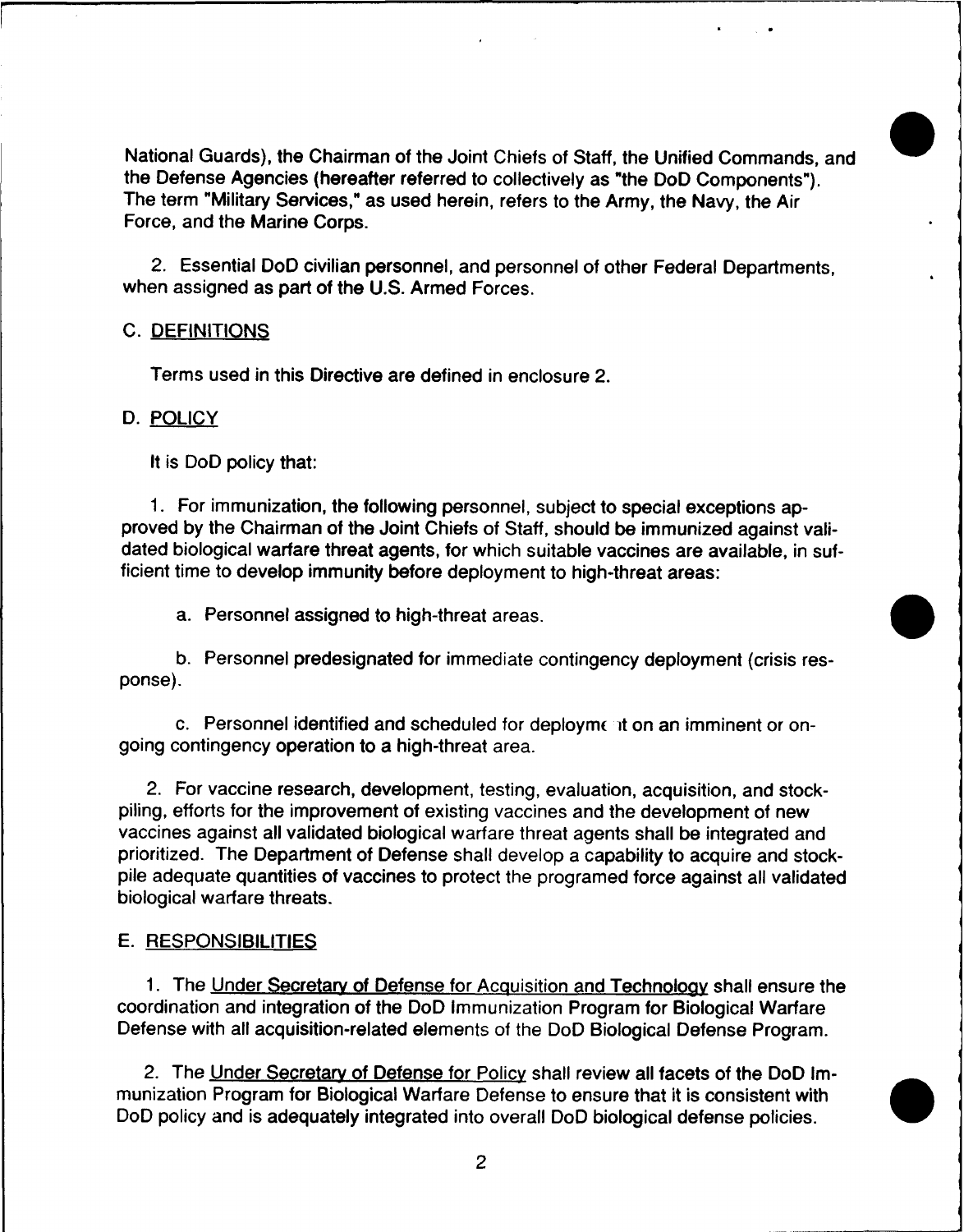Nov 26, 93 6205.3

3. The Assistant Secretary of Defense for Health Affairs shall:

a. Serve as the advisor to the Secretary of Defense as in DoD Directive 5136.1 (reference (d)) on the DoD Immunization Program for Biological Warfare Defense.

b. In consultation with the DoD Executive Agent, the Secretaries of the Military Departments, and the Chair of the Armed Forces Epidemiological Board, identify vaccines available to protect against biological threat agents designated by the Chairman of the Joint Chiefs of Staff and recommend appropriate immunization protocols.

c. Issue instructions to the Military Departments and the other appropriate DoD Components on the immunization of DoD personnel, under the guidelines of this Directive, and monitor and evaluate the implementation of those instructions.

# 4. The Secretary of the Army. as the DoD Executive Agent for the Immunization Program for Biological Warfare Defense, shall:

a. Besides those responsibilities in the Deputy Secretary of Defense Memorandum and the Joint Service Agreement (references (e) and (f)), do the following to en-<br>hance the DoD Immunization Program for Biological Warfare Defense, and report an<br>nually through the Assistant Secretary of Defense for H hance the DoD Immunization Program for Biological Warfare Defense, and report an- Secretary of Defense the capability to carryout those policies:

(1) Vaccine Research and Development

Priorities developed in coordination with the ASD(HA), the Chairman of the Joint Chiefs of Staff, and the Secretaries of the Military Departments shall include the development of vaccines against validated biological warfare threat agents for which none exist, improvement of vaccines that are unacceptable in the time they take to produce immunity or in the level of immunity they produce or are inadequate because of the number of doses required to achieve immunity, assessment of the effectiveness of vaccines against biological warfare threat agents in their likely modes of use (e.g., aerosols), and development of multivalent vaccines that will produce protective immunity after a single vaccination. Vaccines must be either licensed by the Food and Drug Administration (FDA) or have been designated, under FDA requirements, "for use as investigational new drugs (INDs)," as in 21 CFR 50 (reference (g)).

(2) Vaccine Acquisition and Stockpiling

b. Develop and maintain a DoD capability to acquire and stockpile adequate quantities of vaccines to protect the programed force against all validated biological warfare threat agents for which suitable vaccines exist.

c. On an annual basis, provide information and recommendations, in coordination with the Secretaries of the Military Departments and the Chair of the Armed Forces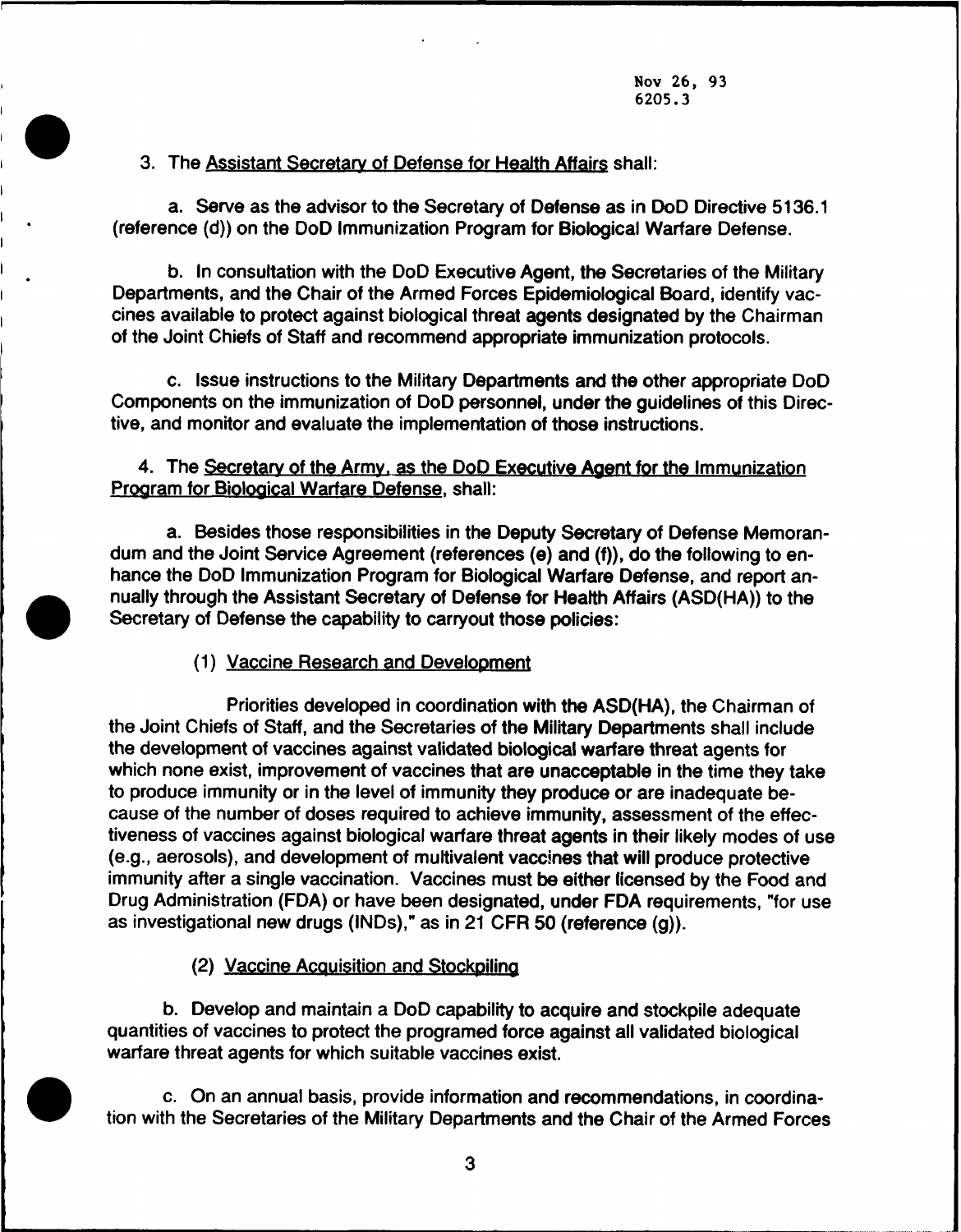Epidemiological Board, to the ASD(HA) on vaccines to acquire and appropriate immunization schedules that include reimmunization required to develop and maintain protective immunity. Those recommendations should include, but not be limited to the following:

(1) All relevant data on the effectiveness of each vaccine against the corresponding biological warfare threat agent.

(2) The expected type, frequency, and severity of vaccine-associated adverse reactions.

d. Serve as the focal point for the submission of information from the Services, as specified by subsection E.5., below, and monitor the Services' implementation of the DoD Immunization Program for Biological Warfare Defense. Recommend appropriate changes and improvements to the Secretary of Defense through the ASD(HA), and the Secretaries of the Military Departments. Report to the Secretary of Defense annually on the Immunization Program for Biological Warfare Defense.

e. The Executive Agent Acquisition Executive (AE) shall plan, program, and budget for biological defense. The AE shall coordinate directly with the ASD(HA), the Under Secretary of Defense for Policy, the Under Secretary of Defense for Acquisition, the Secretaries of the Departments, and other offices as required to ensure program integration.

5. The Secretaries of the Military Departments shall:

a. Implement, monitor, evaluate, and document the DoD Immunization Program for Biological Warfare Defense in their Department and establish procedures for coordinating and reporting the following information to the Executive Agent:

(1) The identification, reporting, and epidemiologic evaluation of vaccineassociated adverse reactions, in accordance with FDA requirements.

(2) The collection and forwarding of data required by the Executive Agent needed to meet requirements of the FDA for products that are the INDs.

b. Transmit the instructions of the ASD(HA) about the immunization program for biological warfare defense to subordinate units.

c. Program and budget for the required vaccinations for members of their Department and provide the DoD Executive Agent with projected program requirements.

6. The Chairman of the Joint Chiefs of Staff, in consultation with the Commanders of the Unified Commands; the Chiefs of the Military Services; and the Director, Defense Intelligence Agency (DIA), annually and as required, shall validate and prioritize the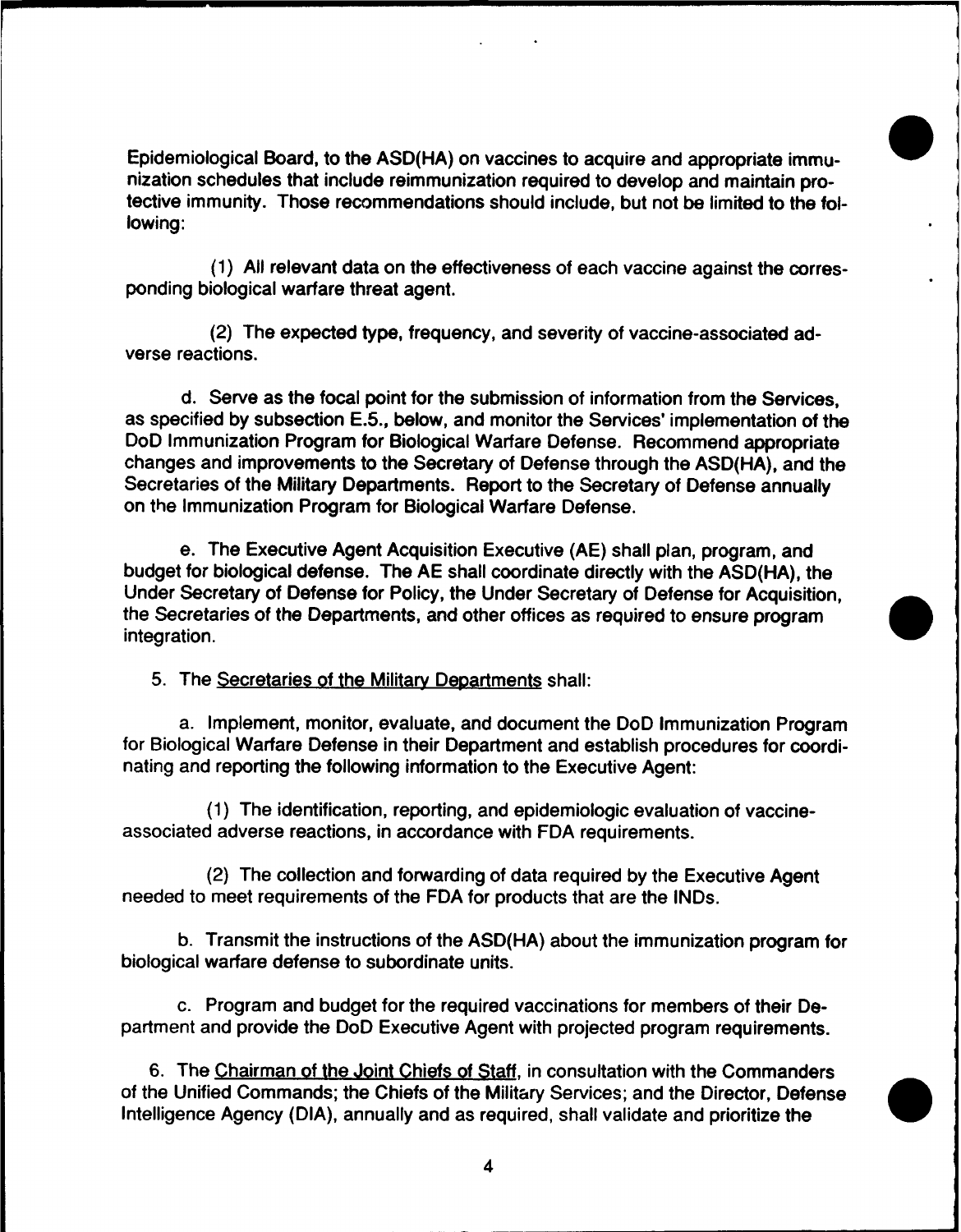. biological warfare threats to DoD personnel and forward that list to the DoD Executive Agent through the ASD(HA).

7. The Commanders of the Unified Commands, annually and as required, shall provide the Chairman of the Joint Chiefs of Staff with their assessment of the biological warfare threats to their theaters.

8. The Chair of the Armed Forces Epidemiological Board, in consultation with the DoD Executive Agent and the Secretaries of the Military Departments, annually and as required, shall identify to the ASD(HA) vaccines available to protect against validated biological warfare threat agents, and recommend appropriate immunization protocols.

#### F. PROCEDURES

The DoD Immunization Program for Biological Warfare Defense shall be conducted, as follows:

1. The Commanders of the Unified Commands, annually and as required, shall provide the Chairman of the Joint Chiefs of Staff with their assessment of the biological warfare threats to their theater.

. 2. The Chairman of the Joint Chiefs of Staff, in consultation with the Commanders of the Unified Commands; the Chiefs of the Military Services; and the Director, DIA, annually, shall validate and prioritize the biological warfare threats to DoD personnel and forward them to the DoD Executive Agent through the ASD(HA).

3. Within 30 days of receiving the validated and prioritized biological warfare threat list from the Chairman of the Joint Chiefs of Staff, the DoD Executive Agent shall, in consultation with the Secretaries of the Military Departments and the Chair of the Armed Forces Epidemiology Board, provide recommendations to the ASD(HA) on vaccines and immunization protocols necessary to enhance protection against validated biological warfare threat agents.

4. Within 30 days of receiving the coordinated recommendations of the DoD Executive Agent, the ASD(HA) shall direct the Secretaries of the Military Departments to begin immunization of the specified DoD personnel against specific biological warfare threat agents.

5. For biological threats for which the only available vaccine is an IND, it shall be administered under 21 CFR 50 and 312 (reference (g)) and the established IND protocol and/or other applicable legal procedures.

#### G. INFORMATION REQUIREMENTS

The annual reporting requirements in section E., above, have been assigned Report Control Symbol DD-POL(A) 1921.



5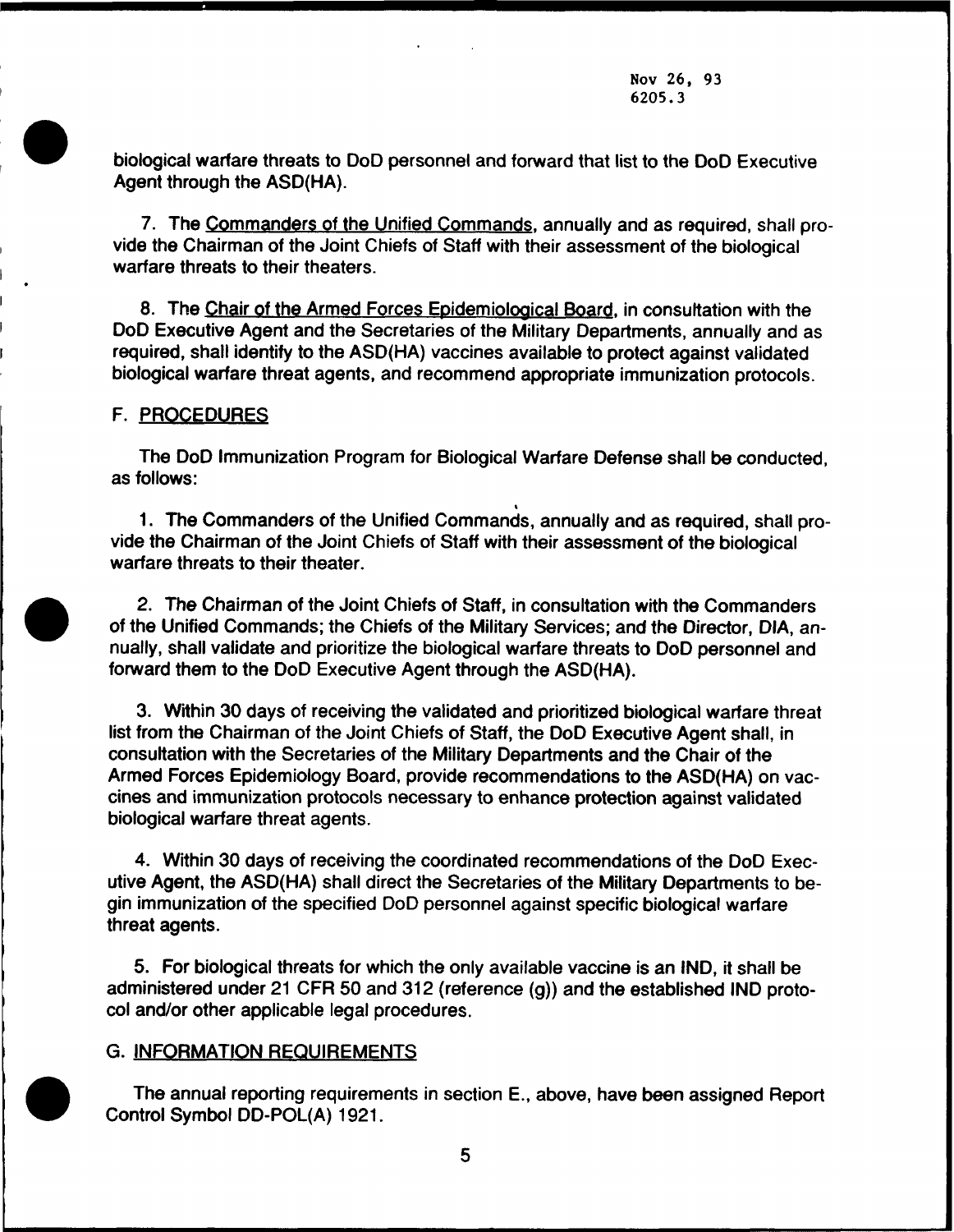# H. EFFECTIVE DATE AND IMPLEMENTATION

This Directive is effective immediately. The Secretaries of the Military Departments shall forward one copy of implementing documents to the Assistant Secretary of Defense for Health Affairs within 120 days.

William G. lerge

William J. Perry Deputy Secretary of Defense

Enclosures - 2

1. References

2. Definitions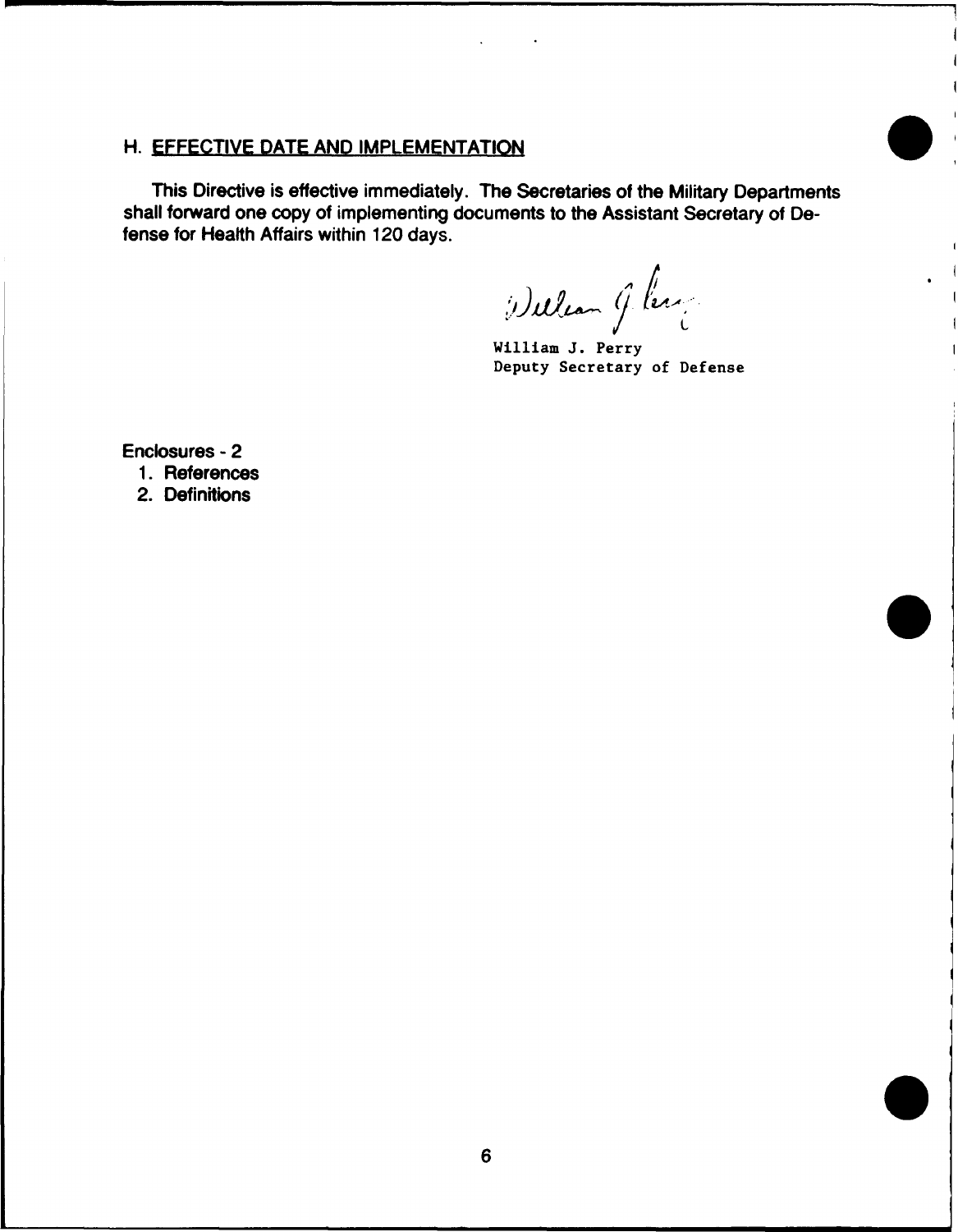Nov 26, 93 6205.3 (Encl 1)

# **REFERENCES,** continued

- (e) Deputy Secretary of Defense Memorandum, "Biological Warfare Defense Program," August 26, 1991
- (f) Joint Service Agreement, "Joint Service Coordination of Chemical Warfare and Chemical-Biological Defense Requirements, Research, Development, and Acquisition," July 5, 1984
- (g) Title 21, Code of Federal Regulations, Parts 50, "Informed Consent of Human Subjects," and 312, "Investigational New Drug Application," current edition

4

DEN GULLTT INSPIRENCE

|                           | Accesion For              |             |
|---------------------------|---------------------------|-------------|
| DTIC TAB<br>Justificat on | NTIS CRA&I<br>Unannounced | Л<br>Е<br>О |
| 8y<br>Distribution /      |                           |             |
| <b>Availability Codes</b> |                           |             |
| Dist                      | Avail and J or<br>Special |             |